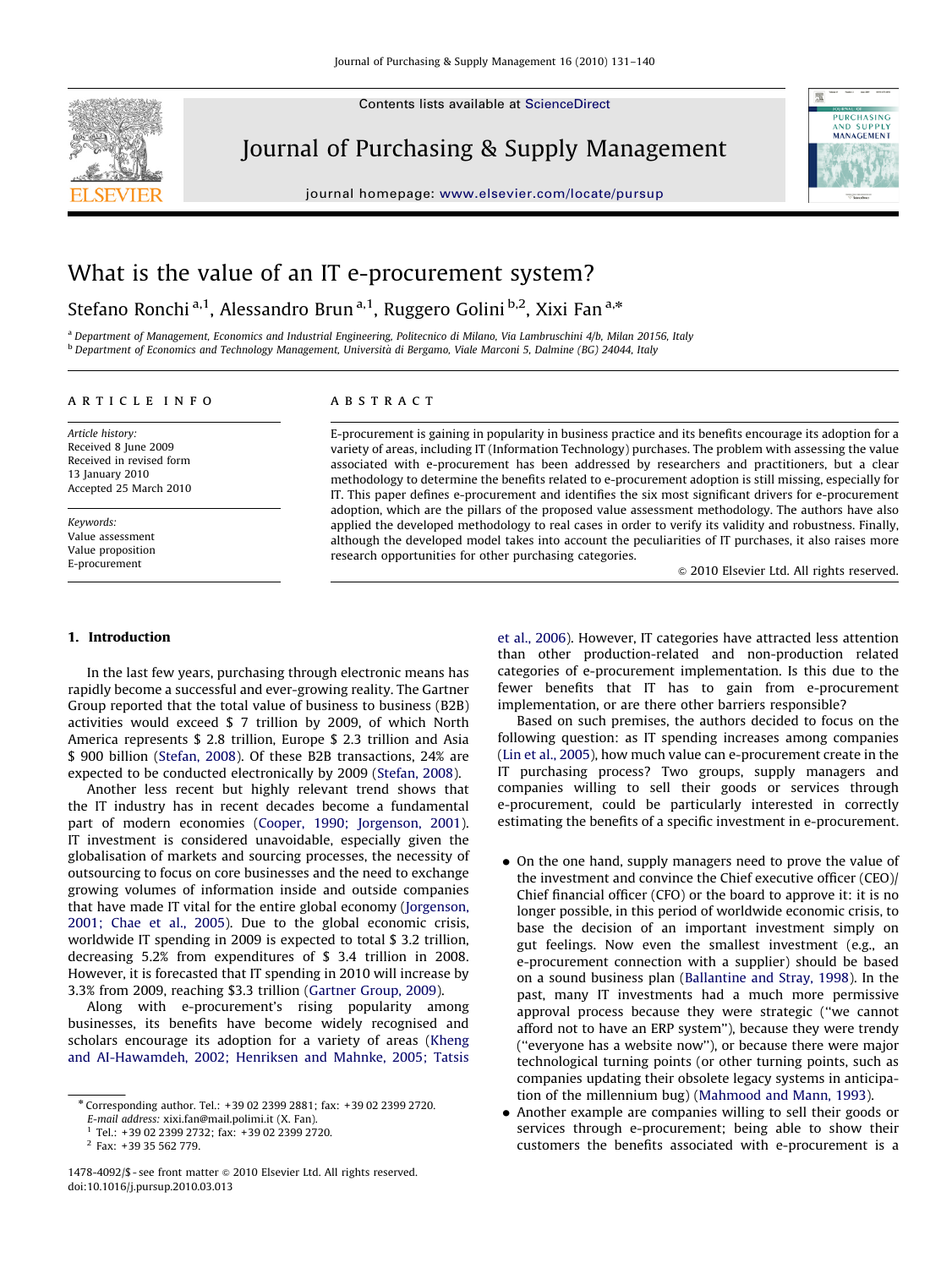good commercial weapon, and e-procurement technology can generate an advantage over competitors as well as the ability to charge higher prices or lock suppliers in a stronger relationship.

A value assessment methodology would thus be a great contribution, not just from an academic point of view, but also to practitioners trying to assess the costs and benefits of a new solution for e-procurement. While it is true that in the literature one could find a number of approaches to the value assessment of information systems, few of them are devoted to electronic procurement and none focuses on e-procurement for IT categories.

With these motivations, this paper presents the results of an international research project aiming at assessing the value and benefits associated with IT purchasing through e-procurement and systematically develops the methodology. First, relevant approaches to the value assessment of information systems are discussed in the literature review and contributions concerning e-procurement in particular are addressed. As a matter of fact, the literature lacks updated and publicly available methodologies and no available methodology is devoted to IT purchases. Then, the research objectives and research methodology are introduced to further clarify the aim of the paper. In the next section, the value assessment methodology is shown and its theoretical and practical contributions are discussed. Also, by means of a case study, the validity and practical use of the methodology are addressed. In the end, the conclusion recaps the advantages of the methodology and highlights limitations and future research opportunities.

#### 2. Literature review

#### 2.1. Information systems (IS) value assessment

Value assessment results from the need of value-based management, which is a managerial approach oriented to maximise shareholder value ([Arnold and Davies, 2000\)](#page--1-0). The study on value assessment methodologies began as early as the 1950s ([Ackoff, 1958\)](#page--1-0). The basic typology of information systems evaluation can be ex ante, or pre-implementation, or ex post, or post-implementation. [Ahituv \(1980\)](#page--1-0) generalises three approaches to the evaluation of information systems: pragmatic assessment such as cost-benefit analysis [\(King and Schrems,](#page--1-0) [1978\)](#page--1-0), theoretical evaluation on the basis of decision theory, proposed by several authors such as [Ackoff \(1958\)](#page--1-0), [Marschak](#page--1-0) [\(1971\)](#page--1-0) and [McGuire \(1972\),](#page--1-0) and a combination of the two, which creates utility functions for certain information problems and finds the system giving an optimal solution according to these functions [\(Ahituv, 1980\)](#page--1-0).

[Farbey et al. \(1993\) and Farbey and Finkelstein \(2000\)](#page--1-0) propose a classification of evaluation methodologies: quantitative/comparative and qualitative/exploratory methods. The former are called ''objective'' methods and provide a quantification of costs and benefits in economic terms and also allow the comparison of the costs and benefits of different information systems. These methods are usually based on conventional accounting methodologies to measure monetary benefits. Then there are qualitative/exploratory methods, which can be called ''subjective'' methods, which emphasise the importance of understanding the opportunities as well as the threats that the change may bring to some stakeholders, with the aim of obtaining an agreement over objectives through a process of exploration and mutual learning. Tables 1 and 2 show the classification framework advocated by [Farbey et al. \(1993\) and](#page--1-0) [Farbey and Finkelstein \(2000\)](#page--1-0).

Focusing on methodologies, [Anandarajan and Wen \(1999\)](#page--1-0) build an ex ante methodology to evaluate information and communication technology (ICT) investments in the manufacturing industry. They take into account monetary benefits for different functions (production, marketing, etc.) and compare them with the costs of the solution to calculate a net present value, an internal rate of return and a risk evaluation of the investment. Their approach is based on a solely quantitative investment evaluation. [Murphy and Simon \(2001\)](#page--1-0) build an ex ante model with the aim of evaluating the impacts of adopting enterprise resource planning (ERP) on company performance. The model uses a multi-criteria method and evaluates both quantitative and qualitative benefits, where output is shown according to the potential benefits that are achievable. By means of an analytic hierarchy process (AHP), [Narasimahn et al. \(2003\)](#page--1-0) create a hierarchy model of benefits to evaluate different e-procurement systems. [Dehlin and Olofsson \(2008\)](#page--1-0) fashion a model to measure the payback (ex ante and ex post) associated with the implementation of IT innovations in the construction industry. They adopt a multi-criteria method as well, considering

#### Table 1

Quantitative/comparative methods (Source: adapted from [Farbey et al. \(1993\) and Farbey and Finkelstein \(2000\)](#page--1-0)).

| Method                                 | Detail                   | Process management                                                                                                   | <b>Data</b>                                                                                | <b>Features</b>                                                                                                                                      |
|----------------------------------------|--------------------------|----------------------------------------------------------------------------------------------------------------------|--------------------------------------------------------------------------------------------|------------------------------------------------------------------------------------------------------------------------------------------------------|
| Cost/revenue analysis                  | Very detailed            | Accounting and costing staff                                                                                         | Cost accounting and work-<br>study method                                                  | Focus on cost savings and cost<br>displacement                                                                                                       |
| Return on investment<br>(ROI)          | High                     | Calculation by professionals;<br>tangible costs and benefits<br>aggregated as cash flows                             | Tangible; direct; objective                                                                | Ex ante and ex post; future<br>uncertainty is considered;<br>middle to high cost                                                                     |
| Cost-benefit analysis                  | High                     | Bottom up; carried out by experts;<br>money values for decision makers<br>by incorporating surrogate<br>measures     | Cost and benefit elements<br>expressed in a standard money<br>value form; pseudo-objective | Ex ante or ex post ; cost-<br>effective solutions; "external"<br>and "soft" costs and benefits;<br>numbers more important<br>than process; high cost |
| Return on management<br>(ROM)          | Low                      | Calculation by professionals;<br>manipulates accounting figures to<br>produce a residue—value added by<br>management | Accounting totals (e.g. total<br>revenue, total labour cost)                               | Ex post; no cause and effect<br>relations can be postulated;<br>utilisation of a formula; cheap                                                      |
| Boundary values and<br>spending ratios | Low; aggregate           | Top-down; senior stakeholders<br>involved; calculation by<br>professionals                                           | Ratios of aggregated numbers<br>(e.g. IT expense per employee)                             | Ex ante or ex post ;<br>supporting benchmarking<br>analysis; cheap                                                                                   |
| IE, information economics              | Usually very<br>detailed | Many stakeholders involved;<br>detailed analysis required                                                            | Ranking and rating of<br>objectives, both tangible and<br>intangible                       | All options are<br>comprehensively dealt with;<br>rather complex                                                                                     |